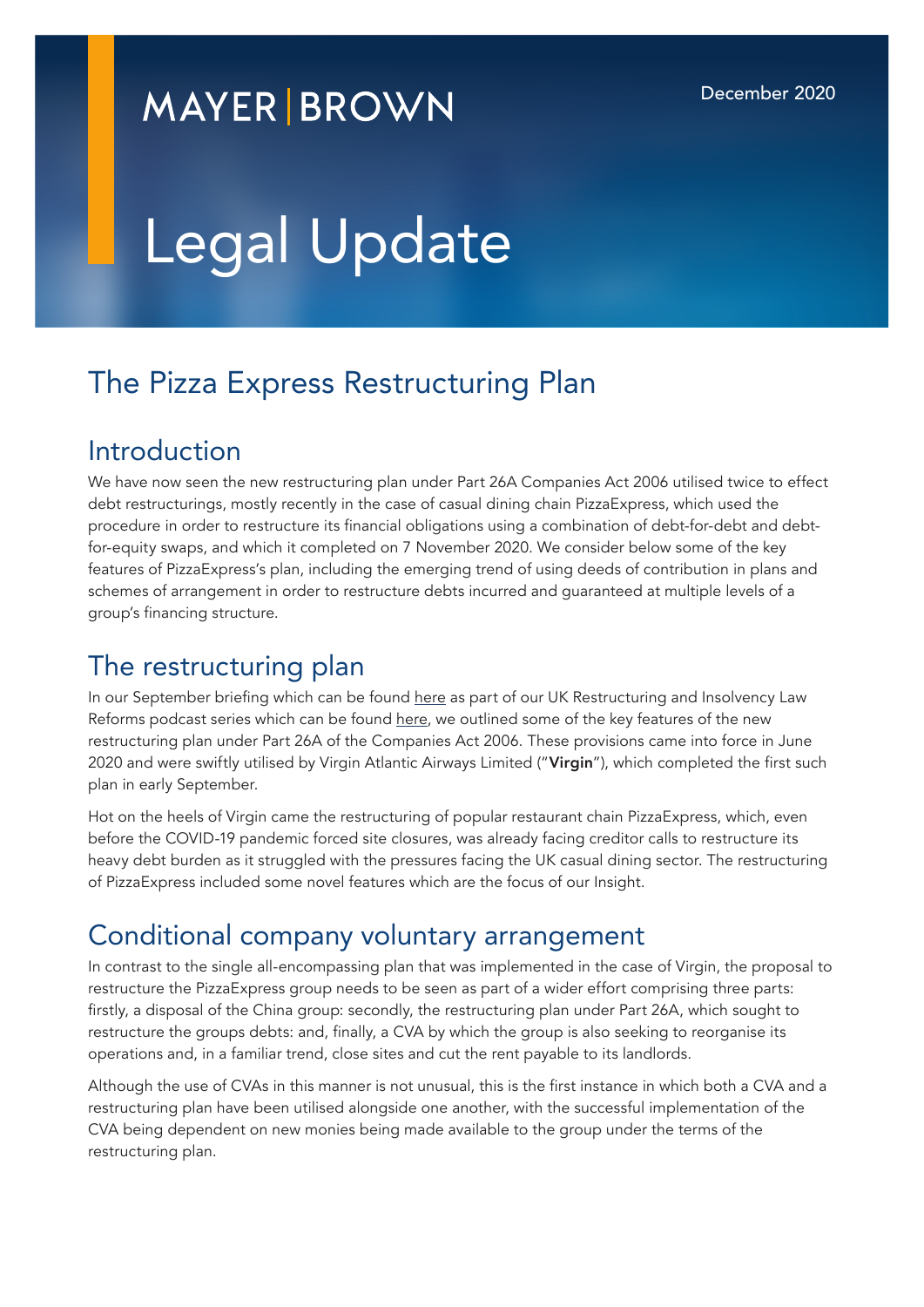The potential for uncertainty and the risk of the plan being rejected was heightened when, in a set-back for Pizza Express's plans, it was acknowledged during proceedings that at least one landlord was challenging the CVA. However, the court held that even though such a challenge created uncertainty as to whether the restructuring plan could achieve its aims, that factor alone need not prevent the court from sanctioning a plan even where two processes are inter-dependent, noting in particular that the court need only be interested in whether a restructuring plan has a commercially real prospect of success and should not be looking for a plan guaranteed to achieve success.

### Multiple restructuring participants and deeds of contribution

Another interesting feature of the restructuring plan was its use by a single entity to discharge all debts and liabilities at two different financing levels within the group. In the PizzaExpress structure, two series of notes were issued: (i) a series of senior secured notes (the "SSNs") issued by the applicant of the restructuring plan ("PEF2") and guaranteed by its parent ("PEF1"), and (ii) a series of senior unsecured notes (the "SUNs") issued by PEF1 and guaranteed by PEF2. In a first for restructuring plans, Part 26A was used by a single entity (PEF2) in order to discharge both the SUNs and the SSNs (and their associated guarantees) at both the PEF2 and PEF1 levels.



The rationale for discharging guarantees is to ensure that a debt owed by a restructured entity (in this case, the SSNs issued by PEF2) cannot be claimed from the guarantor (in this case, PEF1) who will in turn be entitled to make a claim against the restructured entity, resulting in a "merry-go-round" by which the restructured entity once again ultimately becomes responsible for a restructured debt.

Whilst this principle has been widely accepted since the fallout of the Lehman Brothers collapse in the case of a debt owed by a restructured entity, the same reasoning cannot automatically be applied to a debt that is only guaranteed by a restructured entity (in this case, the SUNs issued by PEF1) as the issuing entity does not have an automatic right to receive a contribution from the guarantor (i.e. PEF2).

In order to overcome this, PEF2 entered into a deed of contribution in favour of PEF1 under which it agreed to contribute to PEF1 any amount that PEF1 was required to pay in connection with the SUNs that PEF2 had guaranteed. The consequence of this is to create an automatic "link" between PEF2 and the debt owed by PEF1, thereby making the debt of PEF1 eligible for inclusion as part of the restructuring plan of PEF2.